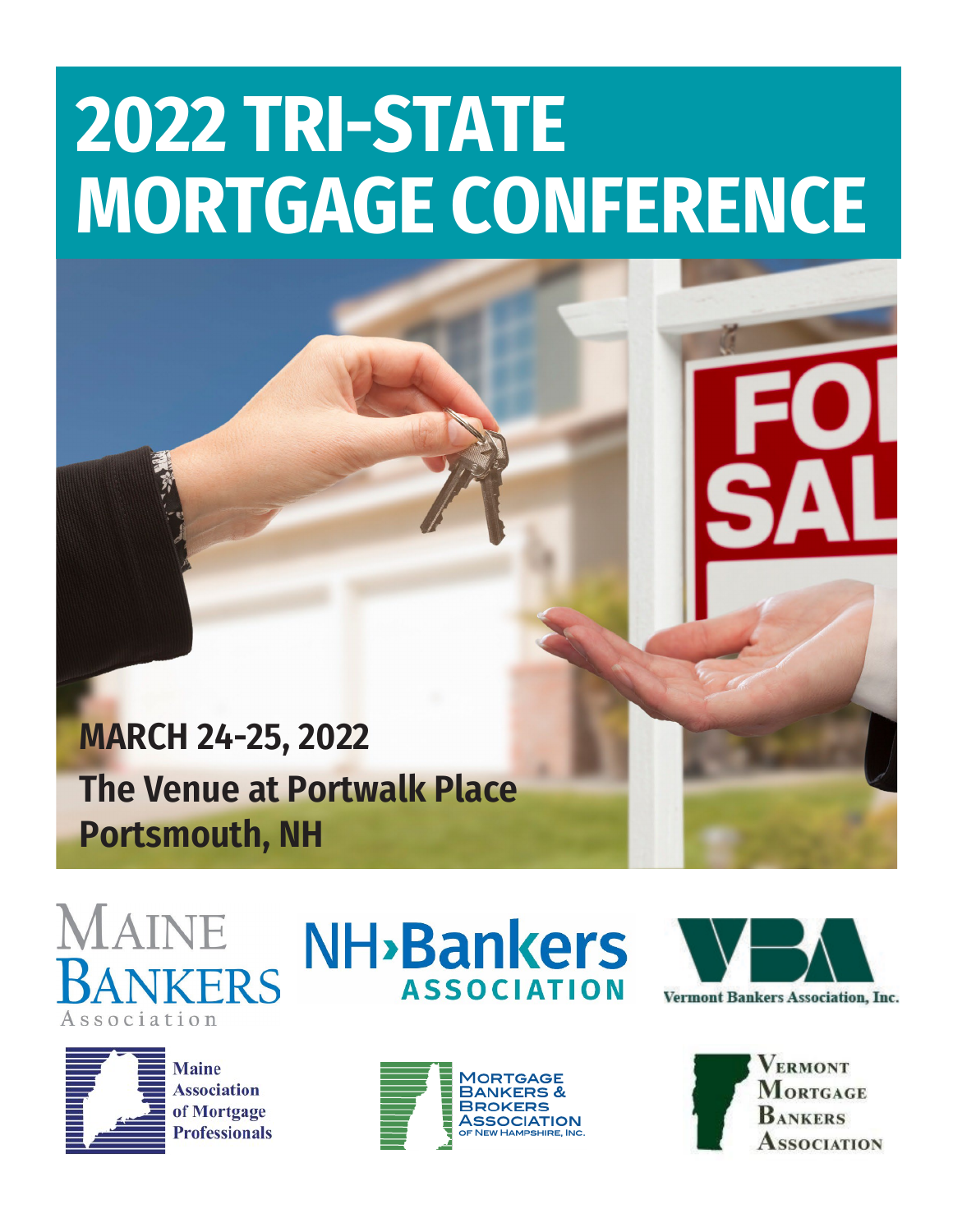MAINE BANKERS ASSN | NH BANKERS ASSN | VERMONT BANKERS ASSN MAINE ASSN OF MTG PROF | MTG BANKERS & BROKERS ASSN NH | VT MTG BANKERS ASSN

#### **2022 TRI-STATE MORTGAGE CONFERENCE**

March 24-25, 2022 | The Venue at Portwalk Place, Portsmouth, NH

| <b>PRELIMINARY</b>    | <b>AGENDA</b>                                                                                                                                                                                                                                                                                                                                                                                                                                                                                                               |                                                                                                                                                                                                                                                                                                                                                                                         |
|-----------------------|-----------------------------------------------------------------------------------------------------------------------------------------------------------------------------------------------------------------------------------------------------------------------------------------------------------------------------------------------------------------------------------------------------------------------------------------------------------------------------------------------------------------------------|-----------------------------------------------------------------------------------------------------------------------------------------------------------------------------------------------------------------------------------------------------------------------------------------------------------------------------------------------------------------------------------------|
| <b>THURSDAY</b>       | <b>MARCH 24</b>                                                                                                                                                                                                                                                                                                                                                                                                                                                                                                             |                                                                                                                                                                                                                                                                                                                                                                                         |
| $8:15$ AM - 9:00 AM   | <b>REGISTRATION &amp; NETWORKING WITH EXHIBITORS/SPONSORS</b><br><b>FULL BREAKFAST BUFFET</b><br>Sponsored by NEW HAMPSHIRE HOUSING FINANCE AUTHORITY                                                                                                                                                                                                                                                                                                                                                                       |                                                                                                                                                                                                                                                                                                                                                                                         |
|                       | <b>Exhibitors:</b><br>Cohen Closing & Title, LLC<br>Farm Credit East, ACA<br><b>Guild Mortgage Company</b>                                                                                                                                                                                                                                                                                                                                                                                                                  | <b>Kriss Law</b><br>Lighthouse Title & Closing Services, LLC<br>Varney Agency                                                                                                                                                                                                                                                                                                           |
| $9:00$ AM - $9:05$ AM | <b>WELCOME</b><br>Sandy Tracy, SVP/COO<br><b>NH Bankers Association</b><br><b>Steve Bauer, President</b><br>Mortgage Bankers & Brokers Association of NH                                                                                                                                                                                                                                                                                                                                                                    |                                                                                                                                                                                                                                                                                                                                                                                         |
| $9:05$ AM - 10:30 AM  | <b>CLIMATE CHANGE &amp; REGULATIONS</b><br>Joe Pigg, SVP and Sr. Counsel                                                                                                                                                                                                                                                                                                                                                                                                                                                    |                                                                                                                                                                                                                                                                                                                                                                                         |
|                       | <b>Sharon Whitaker, Vice President   Real Estate Finance</b><br>American Bankers Association (ABA)                                                                                                                                                                                                                                                                                                                                                                                                                          |                                                                                                                                                                                                                                                                                                                                                                                         |
|                       | Kevin M. Toomey, Associate<br>Arnold & Porter Kaye Scholer LLP                                                                                                                                                                                                                                                                                                                                                                                                                                                              |                                                                                                                                                                                                                                                                                                                                                                                         |
|                       |                                                                                                                                                                                                                                                                                                                                                                                                                                                                                                                             | U.S. banking regulators are working on new climate risk management guidance in another<br>sign of efforts to incorporate the risks posed by rising temperatures into financial rules.                                                                                                                                                                                                   |
| 10:30 AM - 11:15 AM   | <b>ELECTRONIC NOTARIZATION AND REMOTE NOTARIZATION, E-CLOSINGS</b><br>Moderator: Carol E. Willoughby, Esq., VP, Regional Underwriting Director, New England<br>Region, First American Title<br><b>Panelists:</b><br>Timothy Reiniger, Director, Reiniger, LLC<br>Jacqueline Phillips, Director, Notary Engagement and Education, Notarize<br>Kim Gaedeke, AVP, Government Affairs & Community Engagement, Notarize<br>Josh Feinblum, COO & Cofounder, Stavvy<br>Mark Ladd, VP-Regulatory & Industry Affairs, Simplifile, LC |                                                                                                                                                                                                                                                                                                                                                                                         |
|                       | Remote Online Notarization (RON). Security from Notary perspective, consumers<br>perspective, and lenders perspective.                                                                                                                                                                                                                                                                                                                                                                                                      | The New Hampshire Uniform Law on Notarial Acts, effective February 6, 2022, authorizes the<br>performance of electronic notarization and remote notarization (RON). Maine and Vermont<br>laws will also be addressed. The session will cover basics of what electronic notarization is.<br>The move from paper to electronic to online notarization, not all electronic notarization is |
| 11:15 AM - 11:30 AM   | <b>MORNING BEVERAGE BREAK</b>                                                                                                                                                                                                                                                                                                                                                                                                                                                                                               |                                                                                                                                                                                                                                                                                                                                                                                         |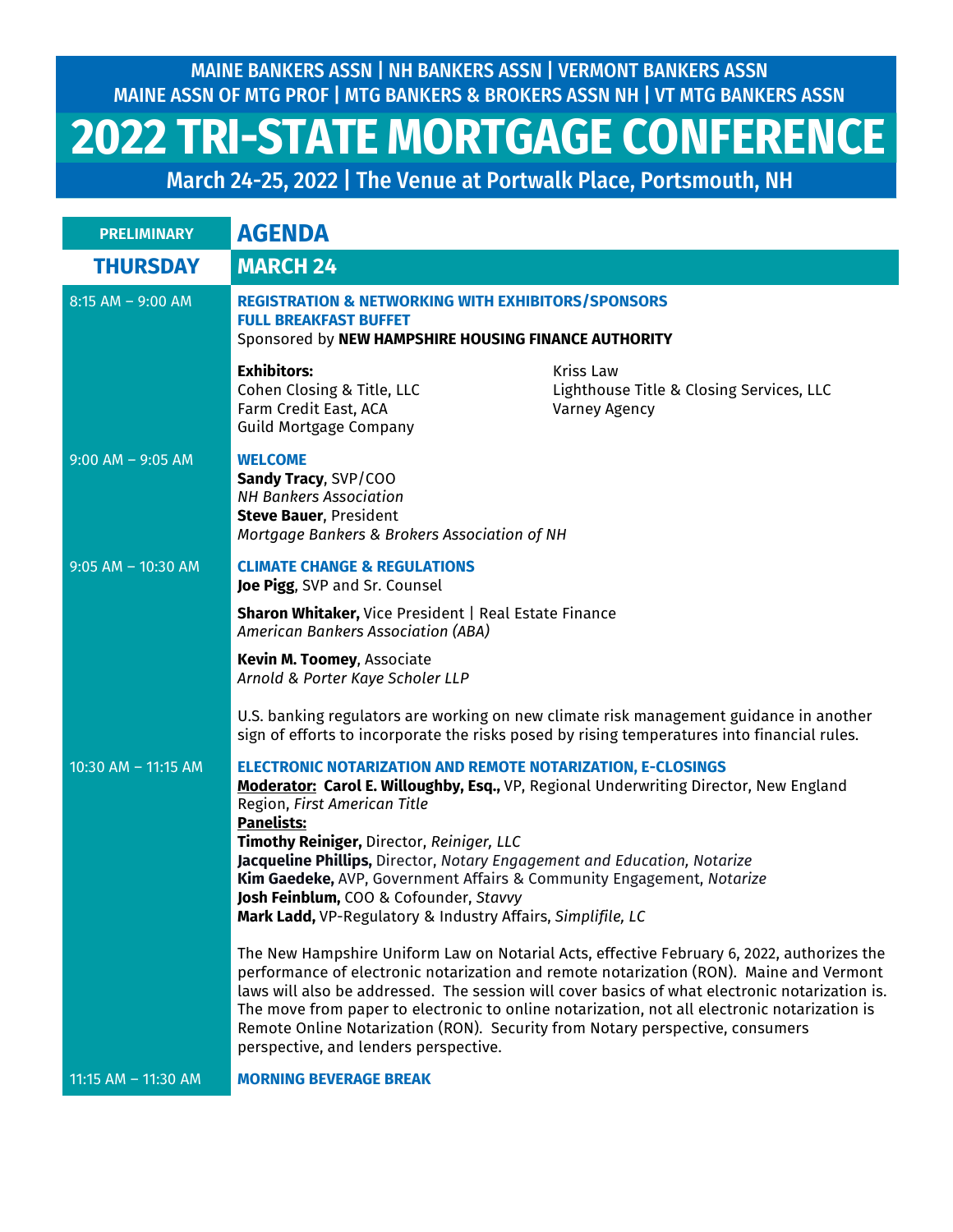MAINE BANKERS ASSN | NH BANKERS ASSN | VERMONT BANKERS ASSN MAINE ASSN OF MTG PROF | MTG BANKERS & BROKERS ASSN NH | VT MTG BANKERS ASSN

### **2022 TRI-STATE MORTGAGE CONFERENCE**

March 24-25, 2022 | The Venue at Portwalk Place, Portsmouth, NH

| 11:30 AM - 12:30 PM   | THE FEAR OF MISSING OUT (FOMO) ON THE LATEST TECHNOLOGIES<br>Mortgage Bankers Association, Washington DC<br>The reality is that lenders need to spend less time worrying about missing out on new<br>technology and concentrate more on giving technology context through process and<br>adoption. Failing to make this important shift means that lenders may never enjoy a | Marina B. Walsh, CMB, Vice President, Industry Analysis, Research and Economics (Invited)                                                                                                   |  |
|-----------------------|------------------------------------------------------------------------------------------------------------------------------------------------------------------------------------------------------------------------------------------------------------------------------------------------------------------------------------------------------------------------------|---------------------------------------------------------------------------------------------------------------------------------------------------------------------------------------------|--|
| 12:30 PM - 1:30 PM    | suitable return on any new technology they implement.<br><b>BUFFET LUNCH WITH THE EXHIBITORS/SPONSORS</b><br>Sponsored by M&M CONSULTING, LLC                                                                                                                                                                                                                                |                                                                                                                                                                                             |  |
| 1:30 PM $-$ 2:45 PM   | <b>TRI-STATE HOUSING &amp; ECONOMIC UPDATE</b><br>Heather McCann, Director of Housing Research, New Hampshire Housing Finance Authority<br>Mia Watson, Research & Communications Coordinator, Vermont Housing Finance Agency<br><b>Speaker TBD, Maine Housing Authority (Invited)</b>                                                                                        |                                                                                                                                                                                             |  |
|                       | Perspectives on the Tri-State housing market, workforce and economy.                                                                                                                                                                                                                                                                                                         |                                                                                                                                                                                             |  |
| $2:45$ PM - 3:00 PM   | <b>AFTERNOON BREAK WITH EXHIBITORS</b><br>Sponsored by LIGHTHOUSE TITLE & CLOSING SERVICES, LLC                                                                                                                                                                                                                                                                              |                                                                                                                                                                                             |  |
| 3:00 PM $-$ 4:00 PM   | <b>WHAT DOES THE FUTURE HOLD FOR APPRAISERS</b><br>Moderator: Barry Shea, ASA, IFA, ARM-RP, Barry Shea & Associates<br><b>Panelists:</b><br><b>Bob Strong, Property Valuation Services</b><br>Derek Tsakiris, Branch Manager, RMS-Guild Mortgage                                                                                                                             |                                                                                                                                                                                             |  |
|                       | remain strong for the near future. Despite these trends, the number of new appraisers<br>the reasons why and what's on the horizon.                                                                                                                                                                                                                                          | With low rates predicted for some time, the demand for residential appraisals will likely<br>entering the profession is low. This session will take a look into the shortage of appraisers, |  |
| 4:00 PM $-$ 5:00 PM   | <b>EXHBITOR/SPONSOR NETWORKING RECEPTION</b><br>Sponsored by CATIC                                                                                                                                                                                                                                                                                                           |                                                                                                                                                                                             |  |
|                       | We are back in person! Enjoy time with the exhibitors and sponsors and friends both old<br>and new that you haven't seen during the pandemic. Cash bar with light hors d'oeuvres.                                                                                                                                                                                            |                                                                                                                                                                                             |  |
| <b>FRIDAY</b>         | <b>MARCH 25</b>                                                                                                                                                                                                                                                                                                                                                              |                                                                                                                                                                                             |  |
| $8:15$ AM $-$ 9:00 PM | <b>REGISTRATION &amp; NETWORKING WITH EXHIBITORS/SPONSORS</b><br><b>FULL BREAKFAST BUFFET</b><br>Sponsored by FEDERAL HOME LOAN BANK OF BOSTON                                                                                                                                                                                                                               |                                                                                                                                                                                             |  |
|                       | <b>Exhibitors:</b><br>Cohen Closing & Title, LLC<br>Farm Credit East, ACA<br><b>Guild Mortgage Company</b>                                                                                                                                                                                                                                                                   | <b>Kriss Law</b><br>Lighthouse Title & Closing Services, LLC<br>Varney Agency                                                                                                               |  |
| $9:00$ AM $-$ 9:05 AM | <b>WELCOME</b><br>Sandy Tracy, SVP/COO                                                                                                                                                                                                                                                                                                                                       |                                                                                                                                                                                             |  |